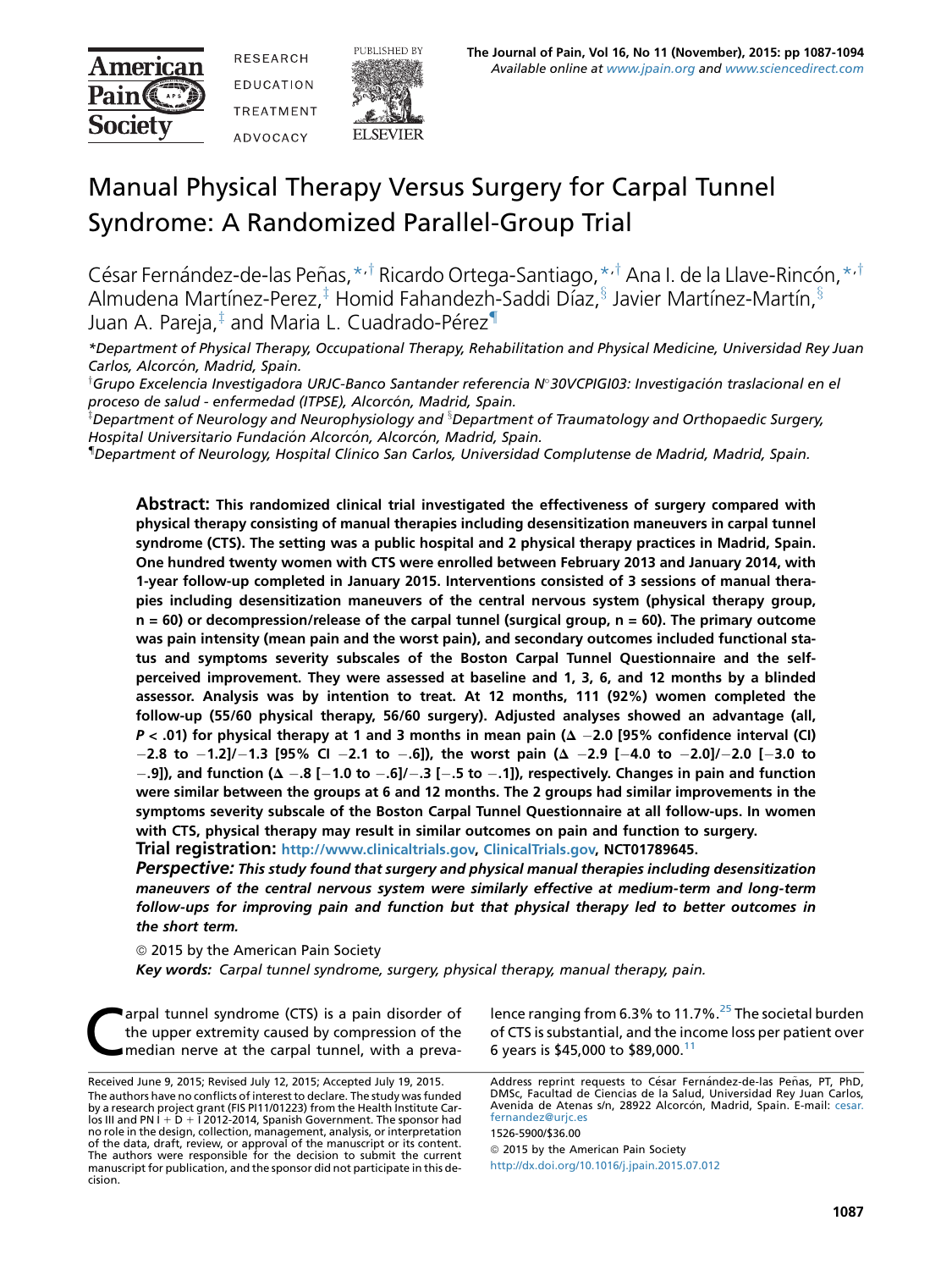Treatment of this condition may consist of conservative or surgical approaches, but scientific evidence for each therapeutic option is conflicting. $21,27$  Current knowledge supports the effectiveness of conservative interventions in the short term, but there is sparse evidence on mid-term and long-term effects.<sup>[13](#page-7-0)</sup> The most up-to-date review analyzing surgical versus conservativemanagementin CTS showed that both interventions may achieve benefits for CTS but that surgical treatment seems to be slightly superior to conservative treatment for improving symptoms and function at 6 and 12 months. $24$  Nevertheless, Jarvik et al<sup>15</sup> observed that 61% of individuals with CTS tried to avoid surgical interventions. Because carpal tunnel release had the highest utilization rate of surgical procedures performed in the United States for the upper extremity,<sup>[14](#page-7-0)</sup> more trials including short-term (1 month), mid-term (3 or 6 months), and long-term (12 months) results are needed to further determine the efficacy of both surgical and conservative interventions.

Although CTS is primarily considered a peripheral neuropathy, increasing evidence suggests that it represents a complex pain syndrome including sensitization effects in the central nervous system. $9,29$  Sensitization processes seem to be independent of electrodiagnostic findings.<sup>6</sup> Previous studies comparing the use of physical therapy and surgical interventions for the management of CTS applied localized treatments, including exercises, mainly focused on the hand.[13,15,21,24,28](#page-7-0) However, preliminary data suggest that manual therapy can modulate sensitization mechanisms by integrating the physiology of pain and sensitization procedures into its therapeutic approach. $3,20$  No study has applied manual physical therapy interventions with this consideration in patients with CTS. Our objective was to conduct a randomized clinical trial to compare the 1-year effectiveness of manual physical therapies including desensitization maneuvers of the central nervous system and surgery in patients with CTS.

# Methods

# Study Design

This pragmatic, randomized, parallel-group clinical trial compared 2 treatments for CTS: physical therapy and surgery. The primary end point was 1-year improvements in the intensity of pain (mean pain and the worst pain experienced the previous week). Secondary outcomes included functional status and symptoms severity scales of the Boston Carpal Tunnel Questionnaire (BCTQ) and self-perceived improvement with a Global Rating of Change (GROC). The current report follows the Consolidated Standards of Reporting Trials (CONSORT) extension for pragmatic clinical trials.<sup>[30](#page-7-0)</sup> The study was approved by the Hospital Universitario Fundación Alcorcón (HUFA) institutional review board (PI01223-HUFA12/14), and the trial was registered [\(ClinicalTrials.gov:](http://ClinicalTrials.gov) NCT01789645).

# **Participants**

Consecutive women diagnosed with CTS according to clinical and electrophysiologic findings from a local

regional hospital (Madrid, Spain) were screened for eligibility criteria. To be eligible, patients had to exhibit all the following clinical signs: pain and paresthesia in the median nerve distribution, increasing symptoms during the night, positive Tinel sign, and positive Phalen sign. Symptoms had to have persisted for at least 12 months. Furthermore, the electrodiagnostic examination had to reveal deficits of sensory and motor median nerve conduction according to the guidelines of the American Association of Electrodiagnosis, the American Academy of Neurology, and the American Physical Medicine and Rehabilitation Academy: that is, median nerve sensory conduction velocity <40 m/s and median nerve distal motor latency  $>4.20$  $>4.20$  $>4.20$  milliseconds.<sup>2</sup> Patients were classified as having minimal (abnormal segmental-comparative tests only), moderate (abnormal median nerve sensory velocity conduction and distal motor latency), or severe (absence of median nerve sensory response and abnormal distal motor latency)  $CTS<sup>2</sup>$  Participants were excluded if they exhibited any of the following criteria: 1) any sensory/motor deficit in the ulnar or radial nerves; 2) age >65 years; 3) previous hand surgery or steroid injections treatment; 4) multiple diagnoses on the upper extremity (eg, cervical radiculopathy); 5) cervical, shoulder, or upper extremity trauma; 6) any systemic disease causing CTS (eg, diabetes mellitus, thyroid disease); 7) comorbid musculoskeletal medical conditions (eg, rheumatoid arthritis or fibromyalgia); 8) pregnancy; 9) presence of depressive symptoms (Beck Depression Inventory II [BDI-II] >8 points); or 10) male sex. All participants signed an informed consent before their inclusion in the study.

# Randomization and Masking

Patients were randomly assigned to receive physical therapy or a surgical procedure. Concealed allocation was conducted using a computer-generated randomized table of numbers created by a statistician who was not otherwise involved in the trial and did not participate in the analysis or interpretation of the results. Individual and sequentially numbered index cards with the random assignment were prepared. The index cards were folded and placed in sealed opaque envelopes. Another researcher opened the envelope and proceeded with allocation. Treatment allocation was revealed to the participants after collection of baseline outcomes. We blinded the clinicians who obtained the follow-up information to the allocation. Five physical therapists provided the manual therapy protocol, and 4 surgeons conducted the surgical procedure.

### Interventions

Patients allocated to the physical therapy group received 3 treatment sessions of manual therapies including desensitization maneuvers of the central nervous system of 30 minutes duration, once per week. All treatment sessions were applied by physical therapists with more than 6 years of clinical experience in manual therapy approaches. The desensitization maneuvers consisted of several soft tissue mobilization and nerve/ tendon gliding exercises including manual techniques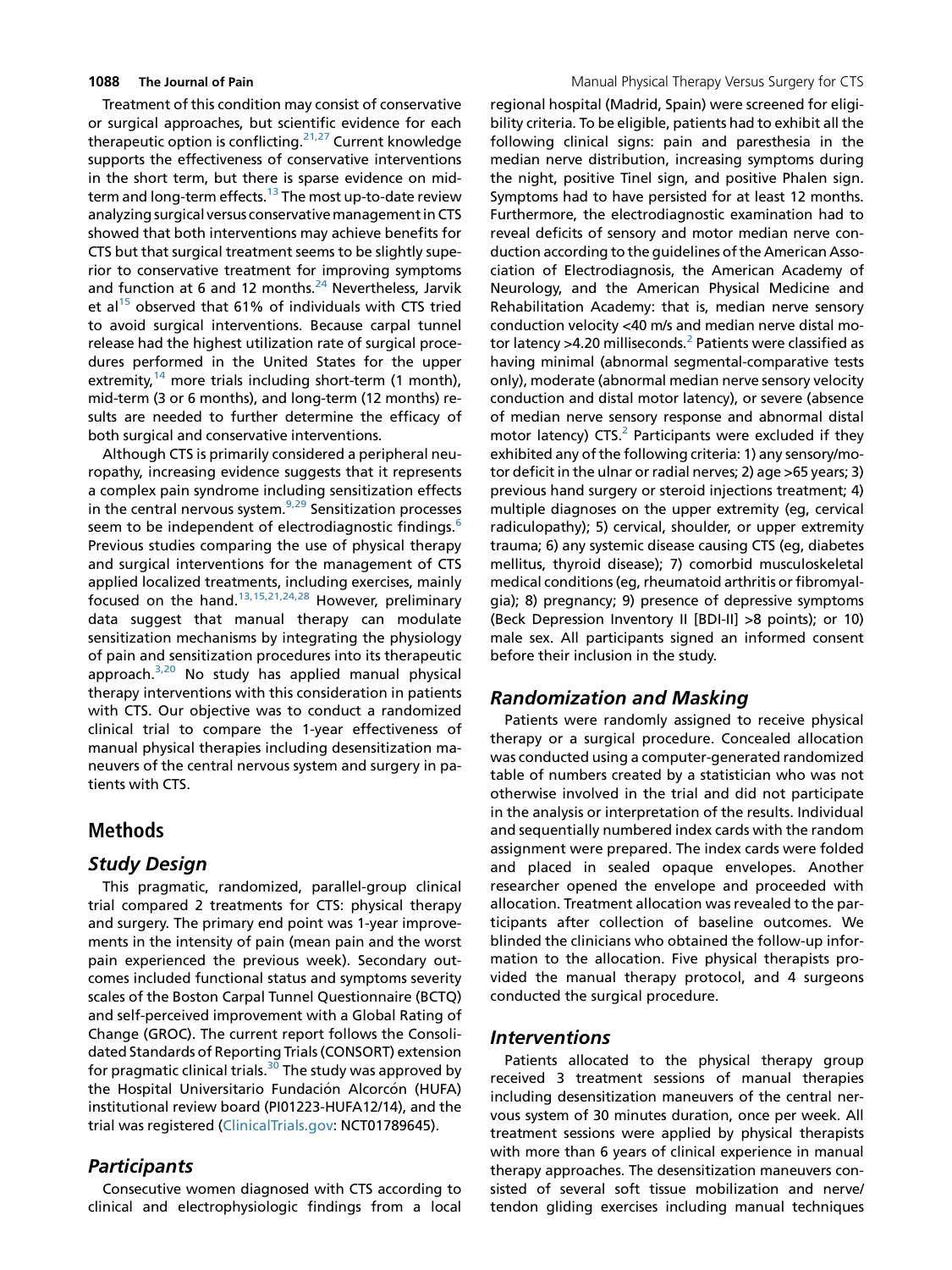### Fernández-de-las Peñas et al **The Journal of Pain 1089**

directed at anatomical sites of potential entrapment of the median nerve (scalene [Fig 1A], pectoralis minor, bicipital aponeurosis [Fig 1B], pronator teres, transverse carpal ligament [Fig 1C], and palmar aponeurosis).<sup>19</sup> All these interfaces were explored by the clinician and then treated according to the following clinical findings: pain on palpation and reproduction of sensory or motor symptoms of the patients. In addition, lateral glides to the cervical spine and tendon and nerve gliding interventions were also applied. The intention of the tendon/nerve gliding intervention is to produce a gliding movement of the nerve/tendon in relation to adjacent soft muscle tissues and involves the application of joint movements to the targeted structure proximally while releasing movement distally followed by a reverse combination.<sup>5</sup> The sequence of the nerve/tendon gliding exercise was as follows: shoulder girdle depression; glenohumeral abduction and lateral rotation; supination of forearm; and wrist, thumb, and finger extension (Fig 1D). In this position, concurrent elbow flexion and wrist extension were alternated dynamically with concurrent elbow extension and wrist flexion. The therapist alternated the combination of movement depending on the tissue resistance. Speed and amplitude of movement were adjusted such that no pain was produced during the technique. The intervention was completed over 5 to 10 minutes in 2 sets of 5 minutes each with 1 minute's rest between sets. A previous study suggested a potential desensitization effect of this intervention on patients with  $CTS<sup>4</sup>$ . The last treatment appointment included an educational teaching session on doing the tendon and nerve gliding exercises as homework if necessary. Patients were asked to not modify any work or activity levels.

Patients randomly allocated to the surgery group underwent open or endoscopic decompression and release of the carpal tunnel. For pragmatic reasons and because no evidence supports one particular surgical procedure, surgery was based on each surgeon's and patient's pref-

erences.<sup>[23](#page-7-0)</sup> All surgeons were highly experienced, with at least 15 years of practice and habitual practices focusing on hand surgery. Surgeons referred patients for hand therapy after the operation as their usual routine if necessary. Patients allocated to this group received the same educational session for performing tendon and nerve gliding exercises as did the physical therapy group.

### **Outcomes**

The clinical records of all participants included questions regarding the location of the symptoms, aggravating and relieving factors, intensity, duration, and previous treatments. They also completed the BDI-II for assessing symptoms of depression. Outcomes were assessed in blinded fashion at baseline and 1, 3, 6, and 12 months after the end of therapy.

Our primary outcome was the intensity of hand pain. An 11-point Numerical Pain Rating Scale (NPRS; 0 = no pain,  $10 =$  maximum pain) was used to assess the patients' current level of hand pain and the worst level of pain experienced in the preceding week.<sup>[16](#page-7-0)</sup> No minimal clinically important difference (MCID) has yet been published for hand-related pain, but a change of 2 points or a 30% decrease in pain intensity from baseline can be considered as an MCID in patients with chronic pain.<sup>8</sup> For patients with bilateral symptoms, we assigned the study hand as the hand with more self-reported symptoms; if symptoms were equivalent, the mean pain of both hands was considered.

Secondary outcomes included both functional status and severity subscales of the BCTQ $^{22}$  $^{22}$  $^{22}$  and the selfperceived improvement with a GROC from  $-7$  (a very great deal worse) to  $+7$  (a very great deal better). Higher scores within the BCTQ indicate worse function and greater severity, with anMCID of .74 points in the function subscale and 1.14 points in the symptom subscale.<sup>[18](#page-7-0)</sup> Furthermore, scores of  $+4$  and  $+5$  on the GROC are



Figure 1. Manual therapies targeting anatomical sites of potential entrapment of the median nerve to desensitize central nervous system pain circuits. (A) Soft tissue manipulation of the anterior scalene muscle; (B) soft tissue manipulation of the bicipital aponeurosis; (C) soft tissue stretching of the transverse carpal ligament; (D) tendon and nerve gliding interventions to the median nerve.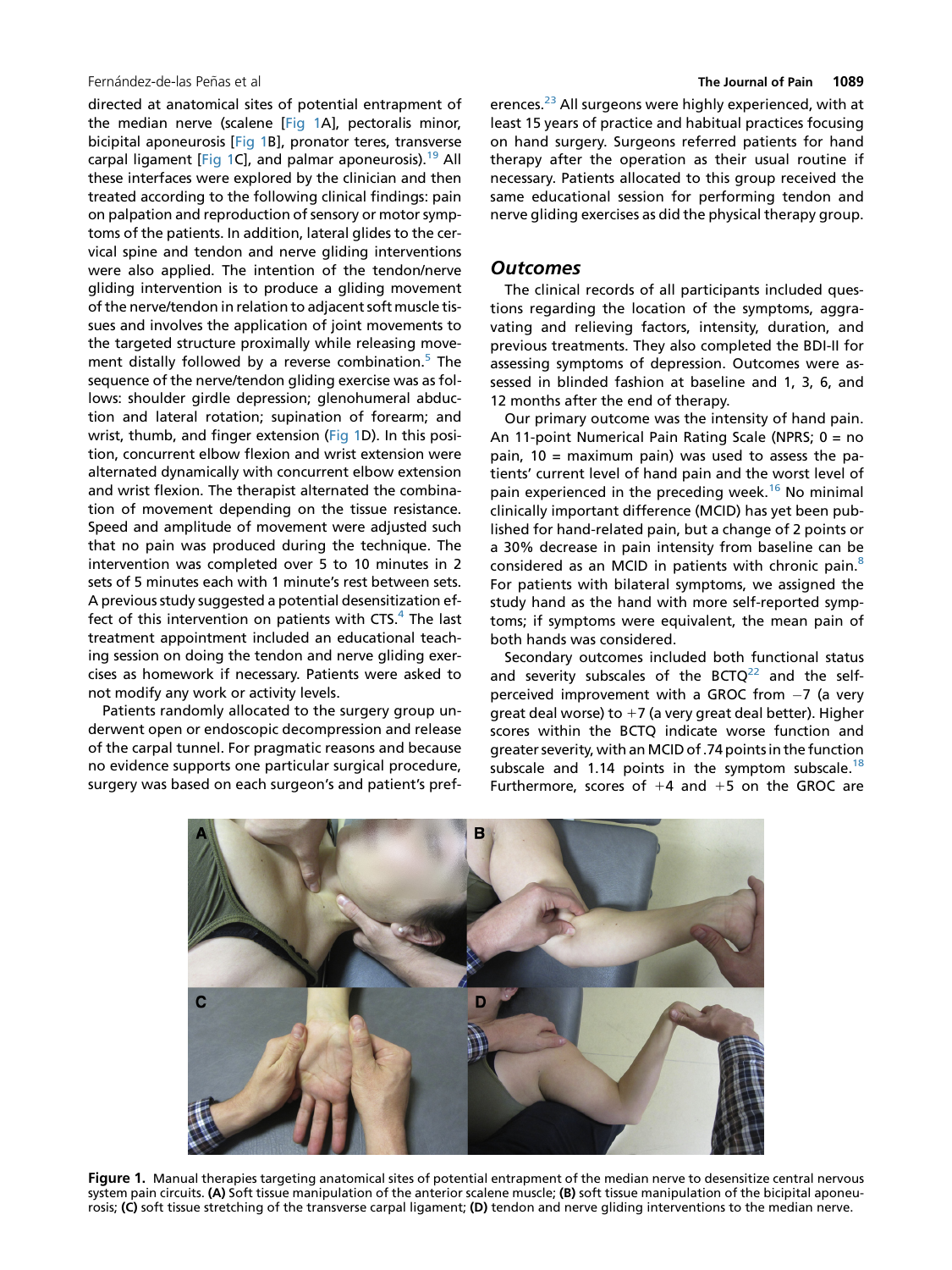indicative of moderate changes in patient status, whereas scores of  $+6$  and  $+7$  indicate large changes in the self-reported status of the patient.<sup>[28](#page-7-0)</sup> We also defined a successful outcome when at least 1 of the following items was present: reduction  $\geq$ .7 points or 30% improvement from baseline in BCTQ function or symptom severity subscales, or decrease  $\geq$  points on the intensity of hand pain.

# Treatment Side Effects

Patients were asked to report any adverse event that they experienced either after the intervention or during any other part of the study. In the current study, an adverse event was defined as sequelae of medium-term duration with any symptom perceived as distressing and unacceptable to the patient and requiring further treatment.

### Sample Size Determination

The sample size calculations were based on pilot data to detect treatment differences of 2.0 units on the main outcome, assuming a standard deviation of 3.0, a 2-tailed test, an  $\alpha$  level of .05, and a desired power ( $\beta$ ) of 90%. The estimated desired sample size was calculated to be at least 50 participants per group. A dropout rate of 15% was expected, so 60 patients were included in each group.

# Statistical Analysis

Statistical analysis was performed using SPSS software, version 18.0 (SPSS, Chicago, IL) and it was conducted according to intention-to-treat analysis for patients in the group to which they were allocated. When data were missing, the last value of each patient was used. Baseline demographic and clinical variables were compared between both groups using independent Student t-tests for continuous data and  $\chi^2$  tests of independence for categorical data. Our primary evaluation included mixed-model repeated measured analyses of covariance (ANCOVAs) with time as the within-subject factor and group as the between-subject factor and adjusted for baseline outcomes for evaluating between-group differences in all the outcomes. We used  $\chi^2$  tests to compare self-perceived improvement and success rate at 6 and 12 months in both groups. To enable comparison of effect sizes, standardized mean score differences (SMDs) were calculated by dividing the mean score differences between groups by the pooled standard deviation.

# Results

Between February 2013 and January 2014, 200 consecutive patients with CTS were screened for eligibility criteria. One hundred twenty (60%) satisfied all criteria, agreed to participate, and were randomly allocated to the physical therapy ( $n = 60$ ) or the surgical ( $n = 60$ ) group. Randomization resulted in similar baseline characteristics for all variables (Table 1). Of patients allocated to the physical therapy group, 2 were lost at 6 months of follow-up for personal reasons and 3 received surgery in the studied hand at 12 months. Similarly, 4 patients allo-

# Table 1. Baseline Characteristics by Treatment Assignment

|                                                  | PHYSICAL THERAPY SURGERY GROUP<br>Group ( $N = 60$ ) | $(N = 60)$    |  |  |  |
|--------------------------------------------------|------------------------------------------------------|---------------|--|--|--|
| Age, y                                           | $47 \pm 10$                                          | $46 \pm 9$    |  |  |  |
| Years with pain                                  | $3.1 \pm 2.7$                                        | $3.5 \pm 3.1$ |  |  |  |
| Occupation                                       |                                                      |               |  |  |  |
| Work at home, n (%)                              | 33 (55)                                              | 35(58)        |  |  |  |
| Secretary/office, n (%)                          | 27 (45)                                              | 25 (42)       |  |  |  |
| Unilateral/bilateral arm distribution, n (%)     |                                                      |               |  |  |  |
| Unilateral symptoms: right side                  | 10(17)                                               | 15(25)        |  |  |  |
| Unilateral symptoms; left side                   | 3(5)                                                 | 5(8)          |  |  |  |
| Bilateral symptoms                               | 47 (78)                                              | 40 (67)       |  |  |  |
| Severity, n (%)                                  |                                                      |               |  |  |  |
| Minimal CTS                                      | 16 (26)                                              | 17(28)        |  |  |  |
| Moderate CTS                                     | 23 (39)                                              | 20(34)        |  |  |  |
| Severe CTS                                       | 21 (35)                                              | 23 (38)       |  |  |  |
| Mean intensity of the pain (NPRS,<br>$0 - 10$    | $4.8 \pm 1.5$                                        | $4.9 \pm 2.2$ |  |  |  |
| Worst pain experienced last week<br>(NPRS, 0-10) | $6.6 \pm 1.7$                                        | $7.0 \pm 2.0$ |  |  |  |
| Function status scale CTS (1-5)                  | $2.3 \pm .5$                                         | $2.4 \pm .6$  |  |  |  |
| Severity status scale CTS (1-5)                  | $2.5 \pm .7$                                         | $2.7 \pm .6$  |  |  |  |
| BDI-II (0-21)                                    | $4.2 \pm 2.9$                                        | $3.8 \pm 2.7$ |  |  |  |

NOTE. Values are expressed as mean  $\pm$  SD unless otherwise indicated.

cated to the surgical group were lost at 1-year followup because they received surgery in the other hand. None of the participants in either group reported any other intervention during the study, excluding the sporadic use of nonsteroidal anti-inflammatory drugs. There were no clinically important adverse events, and no surgical complications were reported. No patient in the surgery group received specific hand therapy after surgery. The reasons for ineligibility are shown in [Fig 2,](#page-4-0) which provides a flow diagram of patient recruitment and retention.

Adjusting for baseline outcomes, the mixed-model ANCOVA observed significant Group  $\times$  Time interactions for mean pain (F = 6.767;  $P < .001$ ) and the worst pain  $(F = 10.844; P < .001)$  intensities: patients receiving physical therapy exhibited higher decreases at 1 and 3 months in mean current pain ( $\Delta$  -2.0 [95% confidence interval [CI]  $-2.8$  to  $-1.2$ ] and  $-1.3$  [95% CI  $-2.1$  to  $-.6$ ], respectively;  $P < .001$ ) and the worst pain intensity ( $\Delta - 2.9$  [-4.0 to  $-2.0$ ] and  $-2.0$  [ $-3.0$  to  $-.9$ ], respectively;  $P < .001$ ) than did patients who received surgery [\(Fig 3\)](#page-5-0). Between-group effect sizes were large  $(1.1 > SMD > 1.8)$  at 1 and 3 months in favor of the physical therapy group. No significant between-group differences were observed at 6 and 12 months  $(P > 0.1,$  [Table 2\)](#page-5-0). Both groups exhibited large within-group effect sizes  $(1.1 > SMD > 1.4)$  at 6 and 12 months.

The intention-to-treat analysis also revealed a significant Group  $\times$  Time interaction for function (F = 7.684;  $P < .001$ ) but not for the severity subscale (F = .283;  $P = 0.596$ ) of the BCTQ. Again, patients who received physical therapy showed higher increases in function at 1 and 3 months ( $\Delta -.8$  [-1.0 to -.6], P < .001; and -.3 [-.5 to  $-1$ ,  $P < 0.01$ ) than did those patients receiving surgery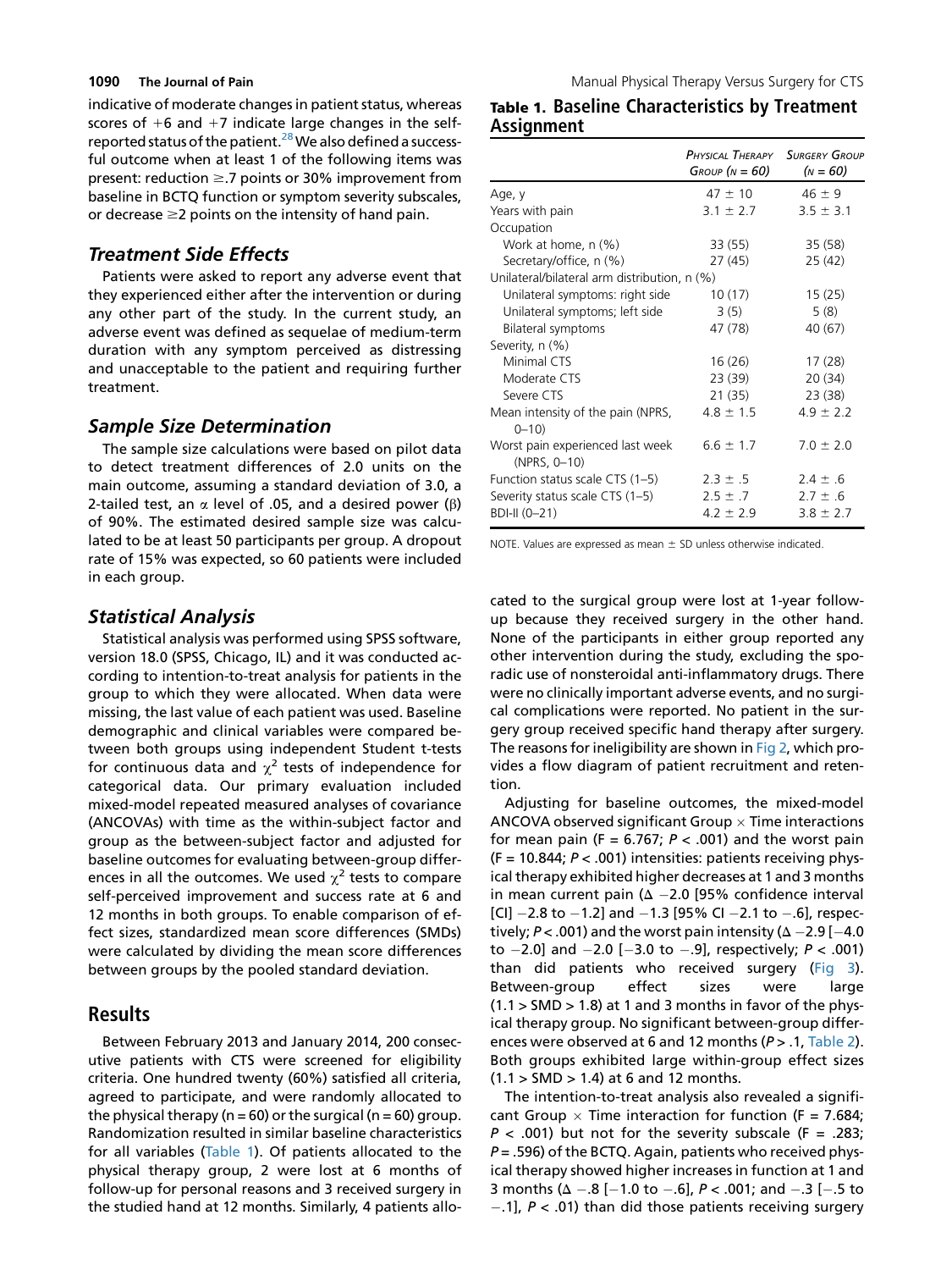<span id="page-4-0"></span>

Figure 2. Flow diagram of patients throughout the course of the study.

([Fig 3](#page-5-0)). Between-group effect sizes were large at 1 month  $(SMD = 1.2)$  and moderate at 3 months  $(SMD = .8)$  in favor of the physical therapy group. Changes in function were similar between groups at 6 and 12 months ( $P > .3$ ), and both groups exhibited similar improvements in severity symptoms at all follow-up periods [\(Table 2\)](#page-5-0). Again, within-group effect sizes were large for both groups  $(SMD > 1.3)$ .

Physical therapy and surgical groups did not differ significantly on success criteria in the intention-to-treat analyses at 6 ( $P > 0.381$ ) and 12 ( $P > 0.264$ ) months, although rates of success were slightly higher in the surgical group for both criteria at each time point (10%). Self-perceived improvement assessed by a GROC was also similar at 6  $(P = .663)$  and 12 ( $P = .169$ ) months in both groups ([Table 3\)](#page-6-0).

# **Discussion**

This randomized clinical trial found that surgery and physical therapy consisting of manual therapies including desensitization maneuvers of the central nervous system resulted in similar outcomes on pain and function in women with CTS at 6 and 12 months, but patients assigned to physical therapy experienced significantly greater relief of symptoms and improvements in hand function at 1 and 3 months. Both groups experienced significant and clinically important improvements from baseline to follow-up periods, particularly at 6 and 12 months. The magnitude of between-group differences was nonsignificant at 12 months.

Although some trials have compared nonsurgical versus surgical treatment in CTS, most of them have used physical modalities other than manual therapy (eg, hand splints<sup>[12,26](#page-7-0)</sup> or laser<sup>[7](#page-6-0)</sup>). The only trial including manual therapies, particularly exercises, in a multimodal treatment approach found small differences between surgery and physical conservative management.<sup>[15](#page-7-0)</sup> The meta-analysis by Shi and MacDermid $^{24}$  $^{24}$  $^{24}$  concluded that both approaches were similarly effective at 3 months but that surgery was superior to nonsurgical treatment at 6 and 12 months for improving pain and function, with moderate between-group effect sizes (.22 < weighted mean difference < .56). These conclusions are different from those reported in our study because we observed that physical therapy was more effective than surgery at 1 and 3 months but equally effective at 6 and 12 months. A disadvantage for the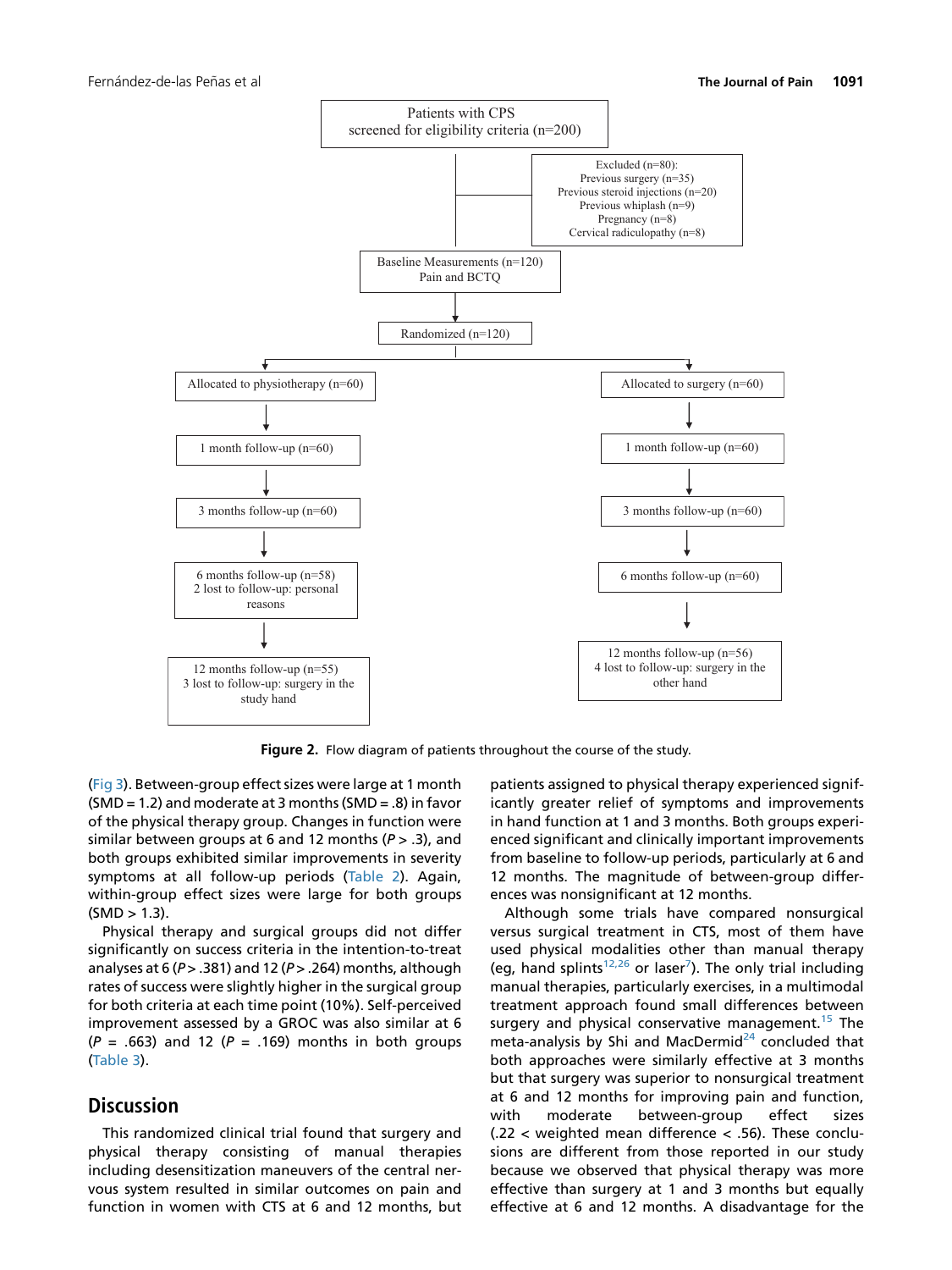<span id="page-5-0"></span>

Figure 3. Evolution of all the outcomes (pain in upper panels and BCTQ in lower panels) throughout the course of the study stratified by randomized treatment assignment. Data are means (95% CI). Abbreviation: Pre int., preintervention.

surgery group in the short term could be expected because any surgical intervention needs some weeks for recovery. Otherwise, our results on the physical therapy arm could have been better than those of previous reports because we applied manual therapies including desensitization maneuvers of the central nervous system. Approaches including integrative manual therapies may be more effective than therapeutic interventions targeting only the hand/wrist area, but testing this hypothesis requires further randomized clinical trials.

Our data indicate that the 2 interventions seem to be equally effective in the medium term and long term because  $\geq$ 75% of the patients attained our rigorous definition of treatment success. In addition, selfperceived recovery was also similar between groups in agreement with clinical outcomes of pain and function. Based on these results, our trial supports the use of conservative treatment, as applied in the current trial, as the first management option for CTS. Most individuals typically prefer conservative management as the first therapeutic option because of the higher rate of complications associated with surgery (pooled relative risk 2.03, 1.28–3.22). $^{24}$  $^{24}$  $^{24}$  Therefore, it seems that conservative management may be considered as a frontline treatment in mild to moderate and sometimes severe cases of CTS before subsequently considering surgery. This conclusion

Table 2. Primary and Secondary Outcomes at Baseline and 1, 3, 6, and 12 Months by Randomized Treatment Assignment

| <b>OUTCOME GROUP</b>                 | <b>BASELINE</b>                                                   | 1 MONTH                  | 3 MONTHS                 | <b>6 MONTHS</b>          | 12 MONTHS                |
|--------------------------------------|-------------------------------------------------------------------|--------------------------|--------------------------|--------------------------|--------------------------|
| Mean level of hand pain (NPRS, 0-10) |                                                                   |                          |                          |                          |                          |
| Physical therapy                     | $4.8 \pm 1.5$ (4.2, 5.3)                                          | $1.4 \pm 1.9$ (.8, 2.0)  | $1.1 \pm 1.8$ (.6, 1.7)  | $1.1 \pm 1.6$ (.5, 1.7)  | $1.2 \pm 1.8$ (.7, 1.7)  |
| Surgery                              | $4.9 \pm 2.2$ (4.5, 5.4)                                          | $3.4 \pm 2.3$ (2.9, 4.0) | $2.5 \pm 2.1$ (2.0, 3.0) | $1.8 \pm 2.5$ (1.3, 2.4) | $1.3 \pm 1.9$ (.8, 1.7)  |
|                                      | Worst level of hand pain experiencing preceding week (NPRS, 0-10) |                          |                          |                          |                          |
| Physical therapy                     | $6.6 \pm 1.7$ (6.1, 7.1)                                          | $2.5 \pm 2.7$ (1.7, 3.2) | $2.3 \pm 2.6$ (1.5, 3.1) | $2.2 \pm 2.5$ (1.4, 3.0) | $2.0 \pm 1.6$ (1.2, 2.7) |
| Surgery                              | $7.0 \pm 2.0$ (6.5, 7.4)                                          | $5.4 \pm 2.7(4.7.6.1)$   | $4.3 \pm 3.0$ (3.6, 5.0) | $3.3 \pm 3.3$ (2.5, 4.0) | $2.7 \pm 1.9$ (2.0, 3.4) |
| Function subscale of the BCTO (0-5)  |                                                                   |                          |                          |                          |                          |
| Physical therapy                     | $2.3 \pm .5$ (2.1, 2.5)                                           | $1.5 \pm .4(1.3, 1.7)$   | $1.5 \pm .5(1.3, 1.7)$   | $1.5 \pm .5(1.3, 1.7)$   | $1.5 \pm .5(1.3, 1.6)$   |
| Surgery                              | $2.4 \pm .6$ (2.2, 2.5)                                           | $2.3 \pm .7$ (2.2, 2.5)  | $1.8 \pm .7(1.7, 2.0)$   | $1.6 \pm .6(1.5, 1.7)$   | $1.5 \pm .6(1.4, 1.7)$   |
| Severity subscale of the BCTQ (0-5)  |                                                                   |                          |                          |                          |                          |
| Physical therapy                     | $2.5 \pm .7$ (2.3, 2.7)                                           | $1.6 \pm .5(1.5, 1.7)$   | $1.6 \pm .6(1.5, 1.7)$   | $1.6 \pm .6(1.4, 1.7)$   | $1.5 \pm .5(1.4, 1.6)$   |
| Surgery                              | $2.7 \pm .6$ (2.6, 2.9)                                           | $1.7 \pm .5(1.6, 1.8)$   | $1.6 \pm .4(1.4, 1.7)$   | $1.5 \pm .5(1.4, 1.6)$   | $1.5 \pm .5(1.4, 1.6)$   |

NOTE. Values are expressed as mean  $\pm$  SD (95% CI).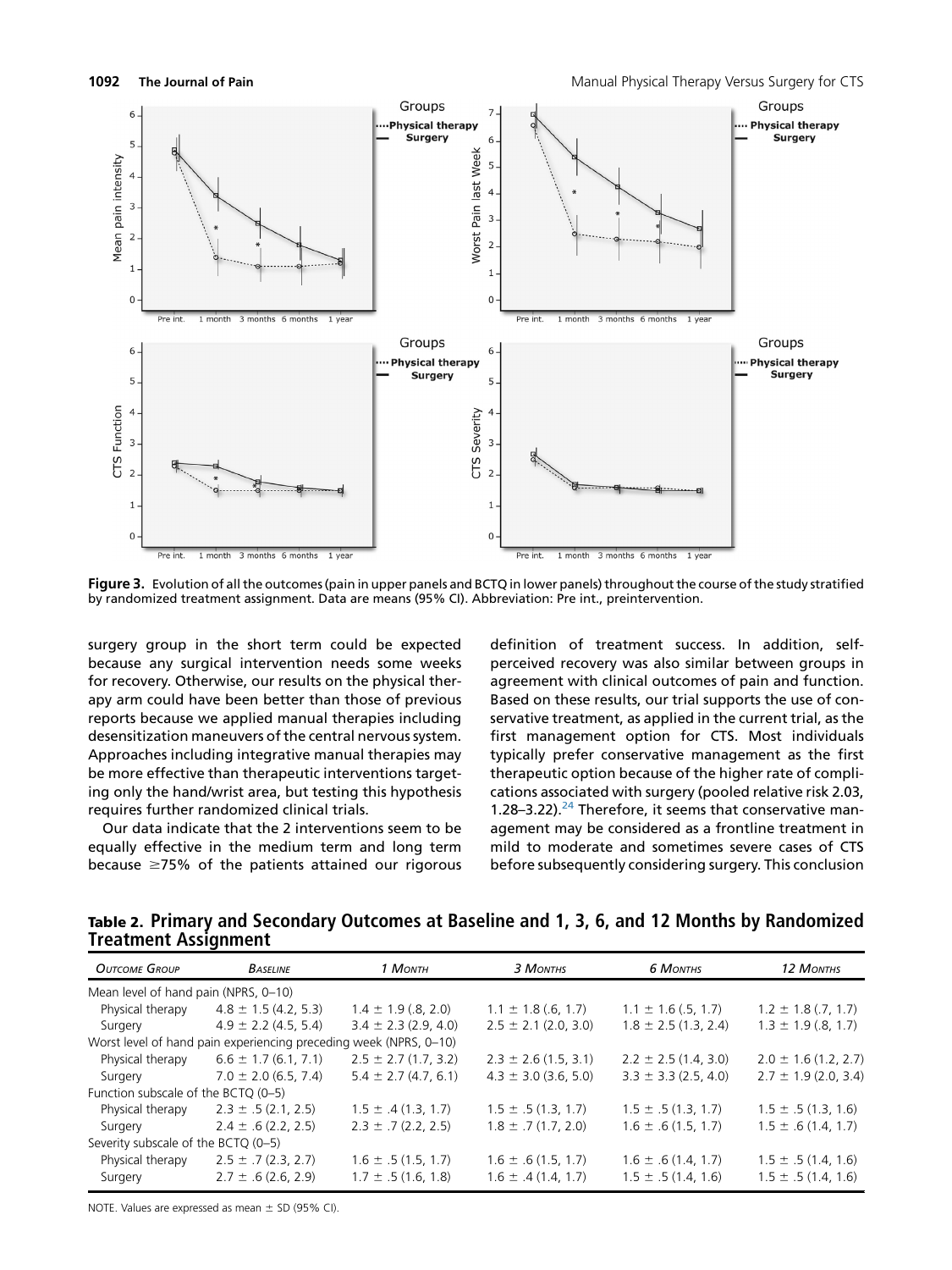|                                                                                                                              | 6-MONTH FOLLOW-UP           |                         | 12-MONTH FOLLOW-UP          |                         |
|------------------------------------------------------------------------------------------------------------------------------|-----------------------------|-------------------------|-----------------------------|-------------------------|
|                                                                                                                              | PHYSICAL THERAPY $(N = 58)$ | $S$ urgery ( $N = 60$ ) | PHYSICAL THERAPY $(N = 55)$ | $S$ urgery ( $N = 56$ ) |
| Self-perceived improvement with a GROC $(-7 \text{ to } +7)$                                                                 |                             |                         |                             |                         |
| Moderate changes $(+4/+5)$                                                                                                   | 18 (31)/13 (22)             | 20 (33)/11 (18)         | 7(13)/15(27)                | 10 (18)/12 (21)         |
| Large changes $(+6/+7)$                                                                                                      | $7(12\%)/2(3)$              | 9(15)/4(6.5)            | 5(9)/12(22)                 | 17 (30)/13 (23)         |
| Successful outcomes ( $\geq 6$ points or 30% improvement BCTQ in function or severity; or $\geq 2$ points on pain intensity) |                             |                         |                             |                         |
| 1 criteria                                                                                                                   | 44 (75)                     | 50(83)                  | 44 (80)                     | 51 (91)                 |
| All criteria                                                                                                                 | 31(53)                      | 27 (45)                 | 32 (58)                     | 31(55)                  |

<span id="page-6-0"></span>Table 3. Follow-Up Self-Perceived Recovery and Successful Outcomes in Surgical and Nonsurgical Groups, n (%)

is supported by the guidelines of the American Academy of Orthopedic Surgeons for the treatment of CTS.<sup>1,17</sup>

The results of this study should be considered according to potential strengths and limitations. A major strength was that we compared surgery with a welldefined, nonsurgical, multimodal approach. The physical therapy program included manual therapies that could potentially benefit patients based on the neurophysiology of pain and current theories on CTS. In most of the patients allocated to either group, other conservative treatments such as nocturnal splinting had already failed some years previously. A second strength was that different physical therapists and surgeons were involved in either treatment group, although most patients were derived from local regional hospitals. Third, the trial had high retention rates at 12-month follow-up. Among the limitations, we recognize that multicenter studies would help to better generalization of the results. Multicenter studies controlling for site and clinician effects (cluster effects) in subsequent trials might enhance the generalizability of our results. Second, patients and clinicians were not blinded to the treatment intervention. Third, we did not consider the role of some psychological variables, including depression, anxiety, mood, or sleep disorders, because we excluded individuals with depressive symptoms. Patients

# References

1. American Academy of Orthopaedic Surgeons Work Group Panel: Clinical practice guideline on the treatment of carpal tunnel syndrome. Available at: [www.aaos.org/](http://www.aaos.org/research/guidelines/CTStreatmentguide.asp) [research/guidelines/CTStreatmentguide.asp](http://www.aaos.org/research/guidelines/CTStreatmentguide.asp); 2012. Accessed January 15, 2015

2. [American Association of Electro-diagnostic Medicine:](http://refhub.elsevier.com/S1526-5900(15)00816-0/sref2) [American Academy of Neurology, American Academy of](http://refhub.elsevier.com/S1526-5900(15)00816-0/sref2) [Physical Medicine and Rehabilitation. Practice parameter:](http://refhub.elsevier.com/S1526-5900(15)00816-0/sref2) [electro-diagnostic studies in carpal tunnel syndrome.](http://refhub.elsevier.com/S1526-5900(15)00816-0/sref2) [Neurology 58:1589-1592,](http://refhub.elsevier.com/S1526-5900(15)00816-0/sref2) 2002

3. [Bialosky JE, Bishop MD, Price DD, Robinson ME,](http://refhub.elsevier.com/S1526-5900(15)00816-0/sref3) [George SZ: The mechanisms of manual therapy in the treat](http://refhub.elsevier.com/S1526-5900(15)00816-0/sref3)[ment of musculoskeletal pain: a comprehensive model. Man](http://refhub.elsevier.com/S1526-5900(15)00816-0/sref3) [Ther 14:531-538,](http://refhub.elsevier.com/S1526-5900(15)00816-0/sref3) 2009

4. [Bialosky JE, Bishop MD, Price DD, Robinson ME,](http://refhub.elsevier.com/S1526-5900(15)00816-0/sref4) [Vincent KR, George SZ: A randomized sham-controlled trial](http://refhub.elsevier.com/S1526-5900(15)00816-0/sref4)

allocated to the physical therapy group received just 3 sessions based on the authors' clinical experience because no current scientific data exist on the adequate frequency and dose of therapy. We do not know if a greater number of sessions would reveal differences between the interventions. Fourth, we included only women with CTS; therefore, we do not know if the same results would be obtained in men with CTS. Subgroups of patients who would benefit most from conservative or surgical interventions or factors associated with successful treatment in either management approach should be elucidated in future trials.<sup>[10](#page-7-0)</sup>

# **Conclusions**

These data indicate that physical therapy consisting of manual therapies including desensitization maneuvers of the central nervous system was more effective at 1 and 3 months, but equally effective at 6 and 12 months, than surgery for improving pain and function in women with CTS. Our results support the use of conservative treatment, as applied in the current study, as the first management option for patients with CTS before considering surgery because both interventions are equally effective in the long term.

[of a neurodynamic technique in the treatment of carpal tun](http://refhub.elsevier.com/S1526-5900(15)00816-0/sref4)[nel syndrome. J Orthop Sports Phys Ther 39:709-723](http://refhub.elsevier.com/S1526-5900(15)00816-0/sref4), 2009

5. [Coppieters MW, Butler DS: Do 'sliders' slide and 'ten](http://refhub.elsevier.com/S1526-5900(15)00816-0/sref5)[sioners' tension? An analysis of neurodynamic techniques](http://refhub.elsevier.com/S1526-5900(15)00816-0/sref5) [and considerations regarding their application. Man Ther](http://refhub.elsevier.com/S1526-5900(15)00816-0/sref5) [13:213-221,](http://refhub.elsevier.com/S1526-5900(15)00816-0/sref5) 2008

6. De-la-Llave-Rincón AI, Fernández-de-las-Peñ[as C, La](http://refhub.elsevier.com/S1526-5900(15)00816-0/sref6) [guarta-Val S, Alonso-Blanco C, Mart](http://refhub.elsevier.com/S1526-5900(15)00816-0/sref6)ínez-Pérez A, Arendt-[Nielsen L, Pareja JA: Increased pain sensitivity is not associated](http://refhub.elsevier.com/S1526-5900(15)00816-0/sref6) [with electrodiagnostic findings in women with carpal tunnel](http://refhub.elsevier.com/S1526-5900(15)00816-0/sref6) [syndrome. Clin J Pain 27:747-754](http://refhub.elsevier.com/S1526-5900(15)00816-0/sref6), 2011

7. [Elwakil TF, Elazzazi A, Shokeir H: Treatment of carpal tun](http://refhub.elsevier.com/S1526-5900(15)00816-0/sref7)[nel syndrome by low-level laser versus open carpal tunnel](http://refhub.elsevier.com/S1526-5900(15)00816-0/sref7) [release. Lasers Med Sci 22:265-270,](http://refhub.elsevier.com/S1526-5900(15)00816-0/sref7) 2007

8. [Farrar JT, Young JP Jr, LaMoreaux L, Werth JL, Poole RM:](http://refhub.elsevier.com/S1526-5900(15)00816-0/sref8) [Clinical importance of changes in chronic pain intensity](http://refhub.elsevier.com/S1526-5900(15)00816-0/sref8) [measured on an 11-point numerical pain rating scale. Pain](http://refhub.elsevier.com/S1526-5900(15)00816-0/sref8) [94:149-158,](http://refhub.elsevier.com/S1526-5900(15)00816-0/sref8) 2001